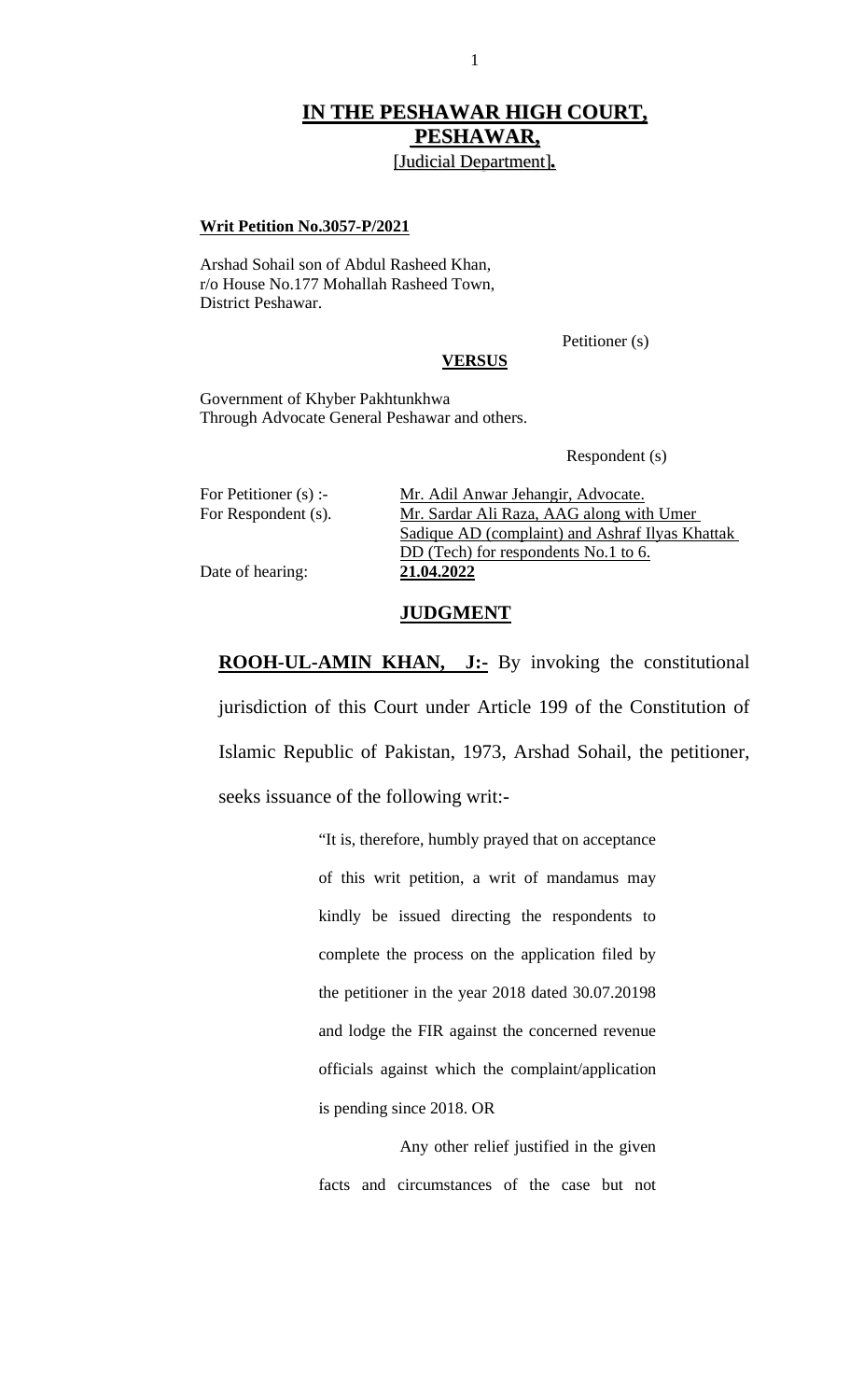specifically prayed for may also please be allowed."

2. As per averments in the writ petition, Abdul Rauf (late) brother of the petitioner being a Director of M/S Ishrat Cinema Private Limited, prepared a fake and bogus general power of attorney in favour of Muhammad Iqbal (added respondent No.7). The said power of attorney was revoked after demise of Abdul Rauf on 15.09.2015. Grievance of the petitioner is that despite revocation of the general power of attorney, Muhammad Iqbal transferred property of the Cinema through twenty different mutations, on which open inquiry was initiated in the year 2018 by the Anticorruption Establishment Khyber Pakhtunkhwa Peshawar, wherein investigation was conducted and completed but despite that the Assistant Director Revenue/Tehsildar Anti Corruption Circle Peshawar/respondent No.4 is not forwarding findings of the Enquiry Officer to the Incharge Anti-Corruption Circle Peshawar.

3. Initially pre-admission notice was issued to respondents No.3 to 6. During arguments it surfaced that large number of open enquires are pending before the Anti-corruption Establishment since long and in the instant case too the respondents have held the enquiry proceedings against added respondent No.7 on the complaint of the petitioner in abeyance without any plausible reasons. On 08.12.2021, Bostan Khan Sub-Inspector (S.I) Anti-Corruption Establishment when confronted with the lethargic attitude of the Anti-Corruption Department, he stated that enquiry on the complaint of the petitioner is complete which has been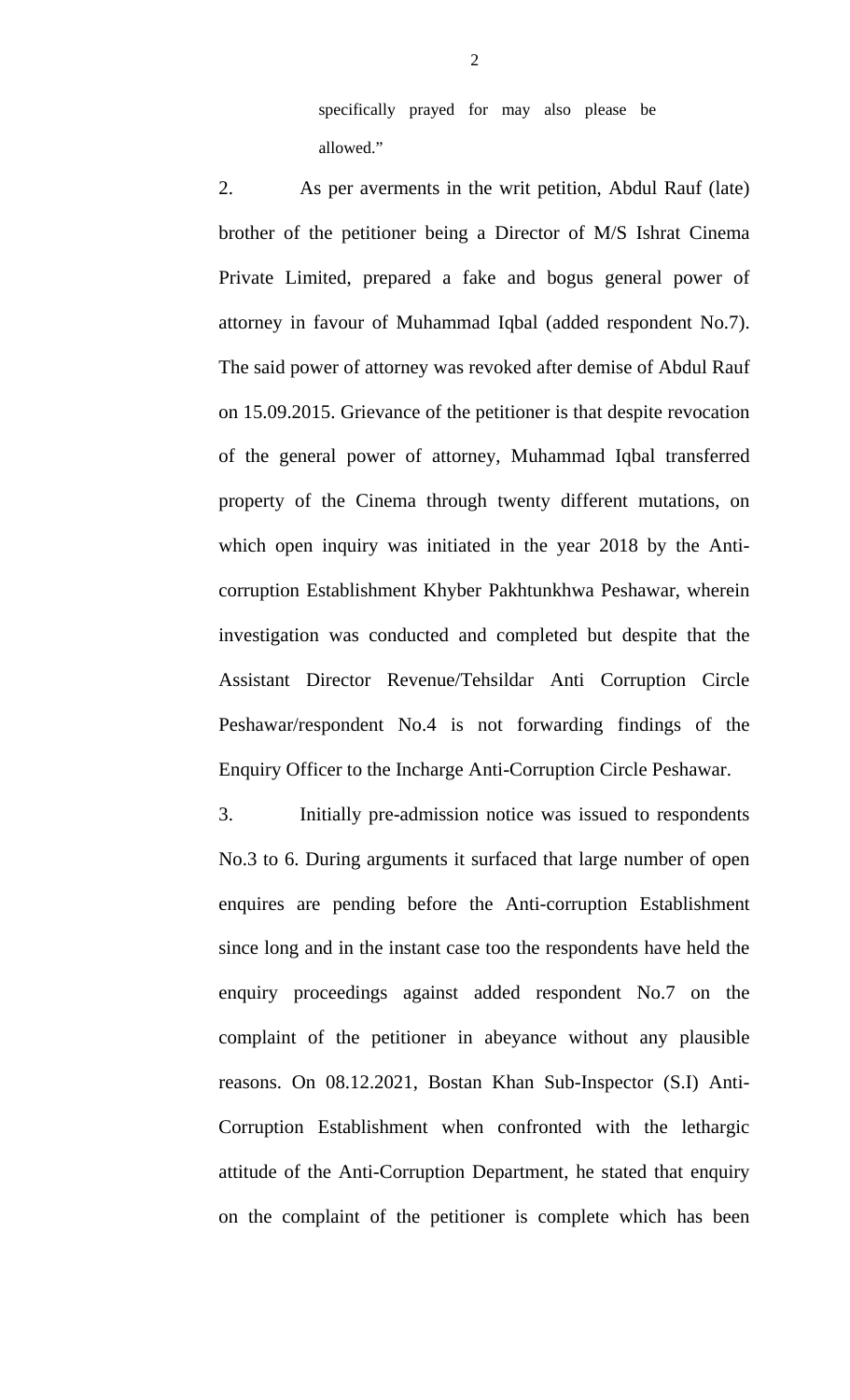referred to the Assistant Director Revenue Anti Corruption/respondent No.4 for technical opinion but the same has been returned with certain objections. He sought time to remove the objections and resubmit it before respondent No.4 for final technical opinion. Since, we have faced the same situation in so many cases as such keeping in view the lethargic attitude of the Anti-Corruption Authorities; the Director Anti Corruption Circle Peshawar, was directed to submit report about all pending enquiries in the Office of the Anti-Corruption Establishment, Khyber Pakhtunkhwa.

4. On the next date of hearing i.e. 09.03.2022, report with regard to pending enquires was submitted by the Director Anti-Corruption, according to which total 1992 enquires are pending with the Anti-corruption Department of the Province since August 2014. While explaining the situation, the Director stated that most of the enquires could not be completed due to non-cooperation of the Government departments like PDA, Sports/Tourism, C&W and Universities etc. He further stated that some enquires have been kept pending on the directions of unknown high ups of the Provincial Government. In view of the statement of the Director Anti-Corruption, the worthy Inspector General of Police (IGP) and the worthy Secretary Establishment Department Government of Khyber Pakhtunkhwa were directed to look into the matter and submit a detailed report about the wrong doing in the Anticorruption Department of the Province, particularly, regarding the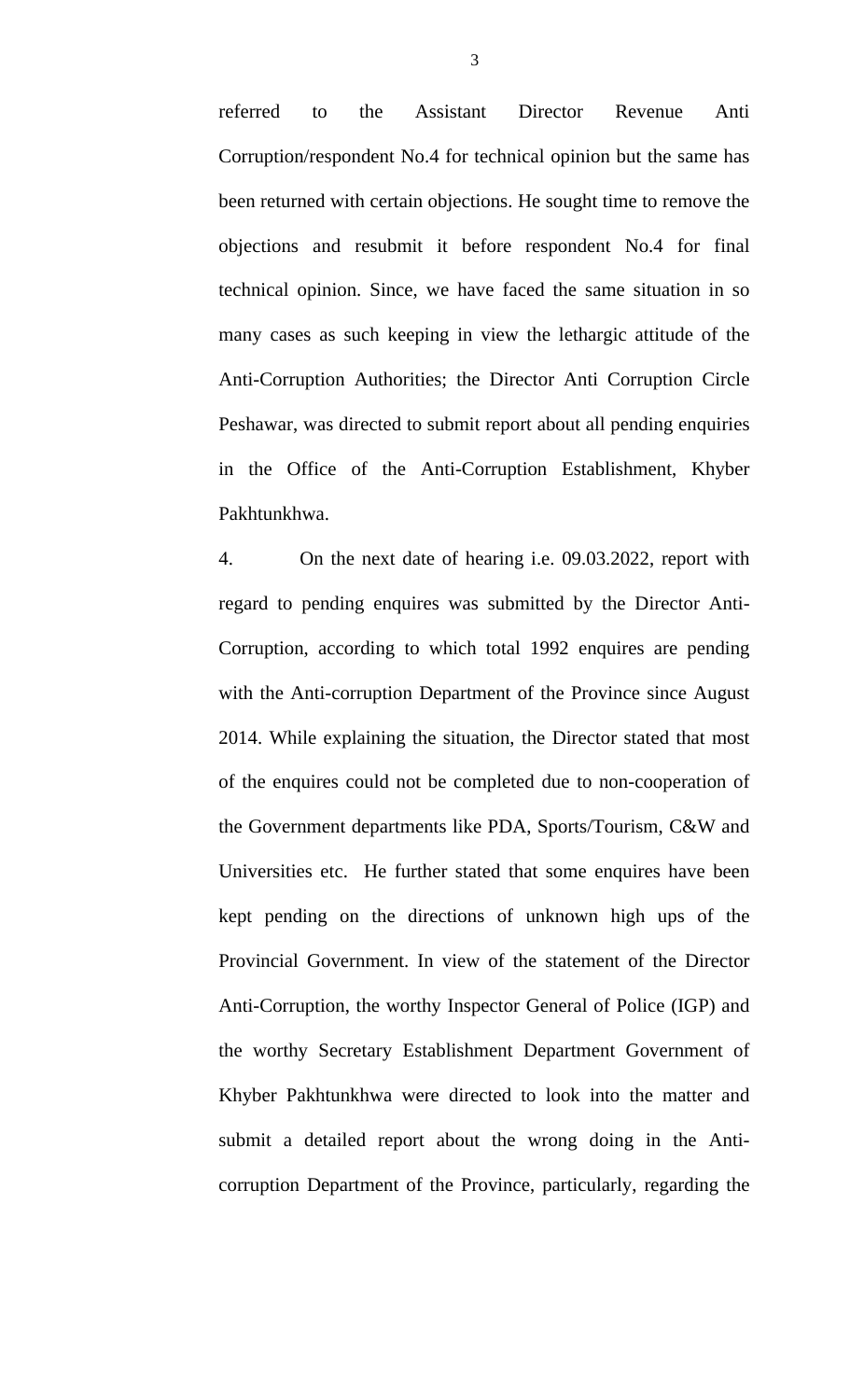pending enquires since 2014 against different departments of the Province.

5. The requisite report was submitted by the IGP, KP Peshawar wherein 1962 enquires are shown pending with the Anti-Corruption Department till 20.12.2021 with the following break-up:-

| <b>Teaching wing</b> | <b>Audit Wing</b> | Revenue | Misc. | <b>Total</b> |
|----------------------|-------------------|---------|-------|--------------|
| 397                  | 583               | 103     | 870   | 1962         |
|                      |                   |         |       |              |

Scarcity of man power, non-cooperation of the Government Institutions, non-provision of record to the concerned Enquiry Officer and lack of deployment of technical expertise in the investigation staff are shown main reasons for snail pace work of the Anti-corruption Establishment. It was also emphasized in the report that the Ant-corruption Establishment is an attached department of the Establishment Department of Government Khyber Pakhtunkhwa, as such it has been placed under the administrative control of Secretary to Establishment department, whereas the office of the Inspector General of Police has no nexus or concern with the enquires or investigation conducted by the officials of the Anti-corruption Establishment.

6. In compliance of order of this court, the Director Anticorruption Establishment Khyber Pakhtunkhwa, Peshawar, has also submitted a report, wherein it was pleaded that in consequence of this court order, the Anti-corruption Establishment has constituted four Regional Scrutiny Committees for the purpose of scrutinizing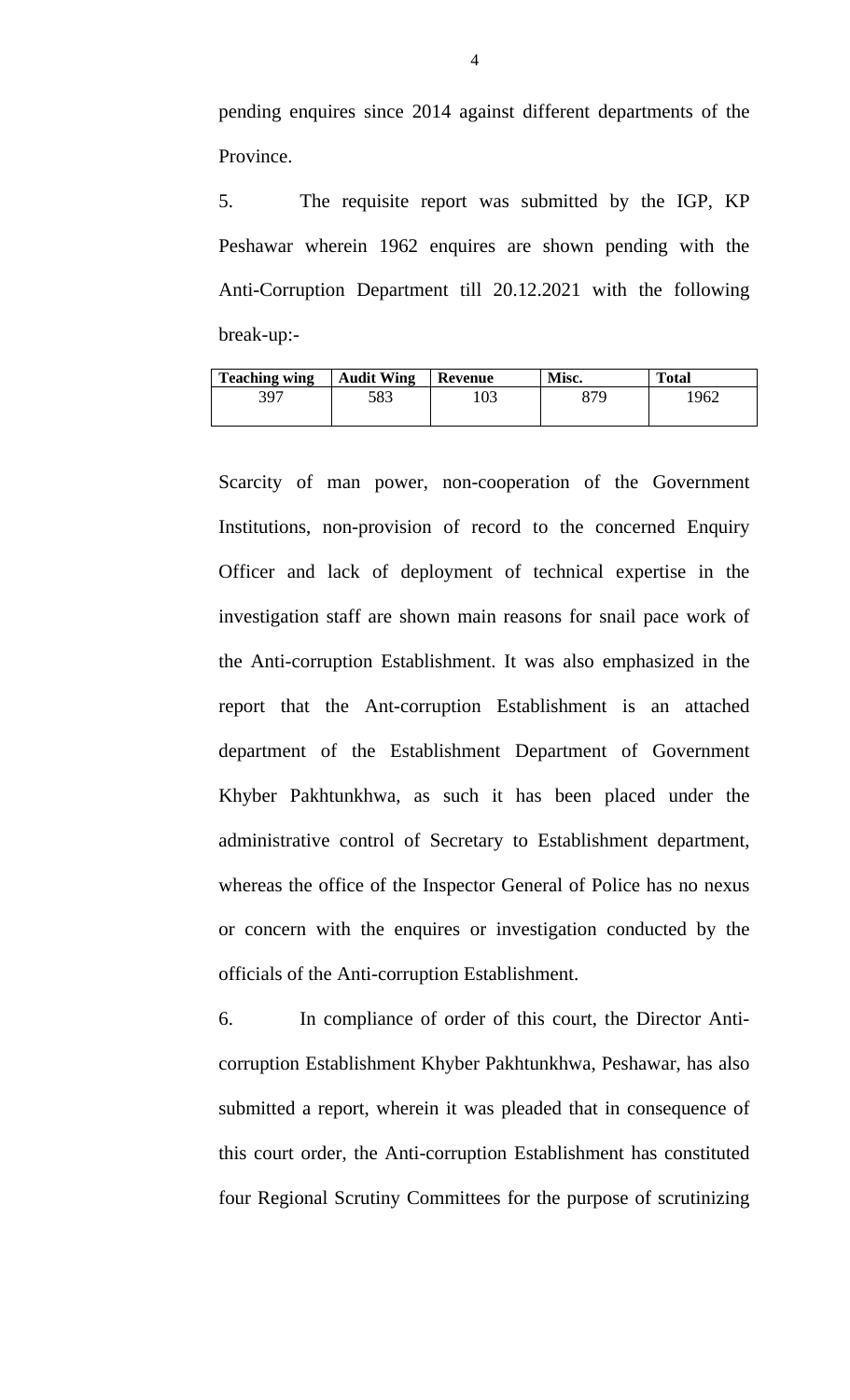the enquiries (especially old enquiries) in order to reduce the pendency. To this effect office order has been issued addressing all the Assistant Directors Crimes, Circle Officers along with allied staff to attend the office of Directorate of ACE, Peshawar w.e.f. 10.03.2022 till further order including weekend as well i.e.  $12^{th}$  & 13<sup>th</sup> March, 2022 to hold meetings with the Scrutiny Committees. Similarly, five Regional/District Committees consisting of Senior Auditors and Technical Officers have also been notified for the disposal of cases requiring Audit & Technical Inspections with direction to complete the process within a period of ten days and submit inspection reports before 25.03.2022. He provided a list of disposed off open enquiries since 09.03.2022 to 30.03.2022, according to which almost 296 enquires have been disposed off in different districts of the Province within twenty-one days. We have noted that after holding consecutive meetings by the Scrutiny Committees, the figures of pending enquires have been reduced within a short time of twenty-one days, however, the numbers of pending enquires are still stand at an alarming situation which requires to be completed expeditiously. The delay in conclusion of the enquires shows the lethargic attitude and conduct of the Anticorruption officials, most particularly, the Enquiry Officers, who have unnecessarily shelves a lot of enquiries without any progress for no plausible explanation. The Khyber Pakhtunkhwa Anticorruption Establishment Rules, 1999 **("Rules of 1999")** provides a mechanism for preliminary/open enquires against the public servant initiated by the establishment on a complaint received from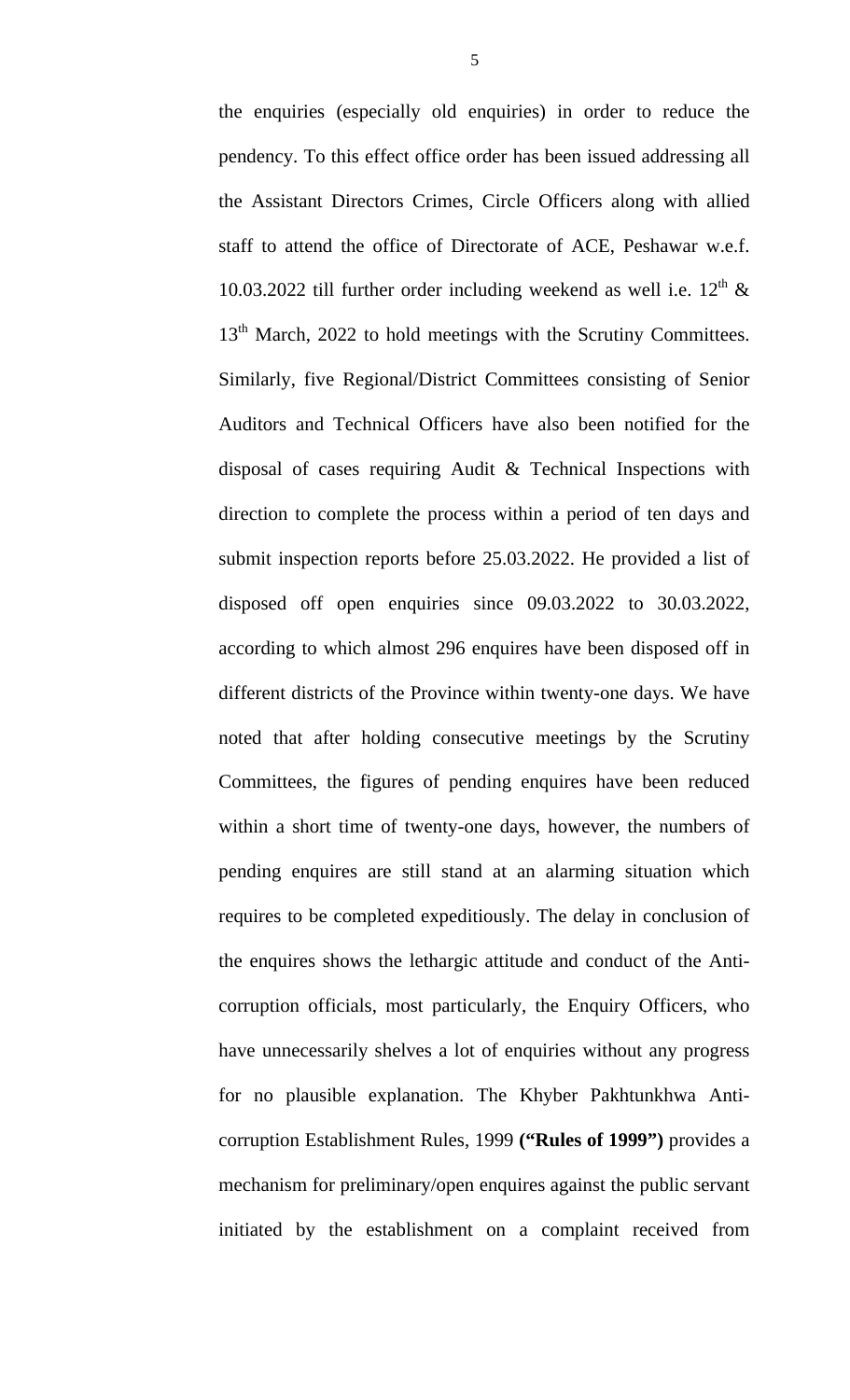government, head of the department or other reliable source. Rule 3(s) of the Rules of 1999 make it incumbent on the Head of the concerned Department/Office to provide the relevant record required in connection with requires/investigations as soon as a request is made by the Establishment. Rule 6 of the Rules of 1999 provides time limit for completion of preliminary/open enquires and investigation which accentuate for its completion within one month and two months respectively. For better understanding rule 6 of the Rules 1999 is reproduced below:-

> **"6.Time limits for completion of preliminary/open enquires and investigations:-**Preliminary/open enquires and investigation of the case shall be completed within one month and two months respectively.

> Provided that the aforementioned time limit may be extended by the competent authority as mentioned below if reasonable ground exist for such extension:-

(a) Public Servants in BPS.18 and below: Director

(b) Public Servants in BPS.19 & above. Chief Secretary

7. The above quoted rule manifestly provides that if an enquiry or investigation could not be completed within one month and two months, the time may be extended by the Director or the Chief Secretary, as the case may be, **if reasonable grounds exist**. The provisions of Police Rules 1934 for the purpose of enquiry/investigation of offence specified in Schedule attached to Anti-corruption Establishment Ordinance, 1961 has been made fully applicable to the enquires and investigations. The Director Anti-corruption is vested with the powers to suo moto call for record of any case/enquiry pending investigation with the Establishment, examined it and rendered such direction as may be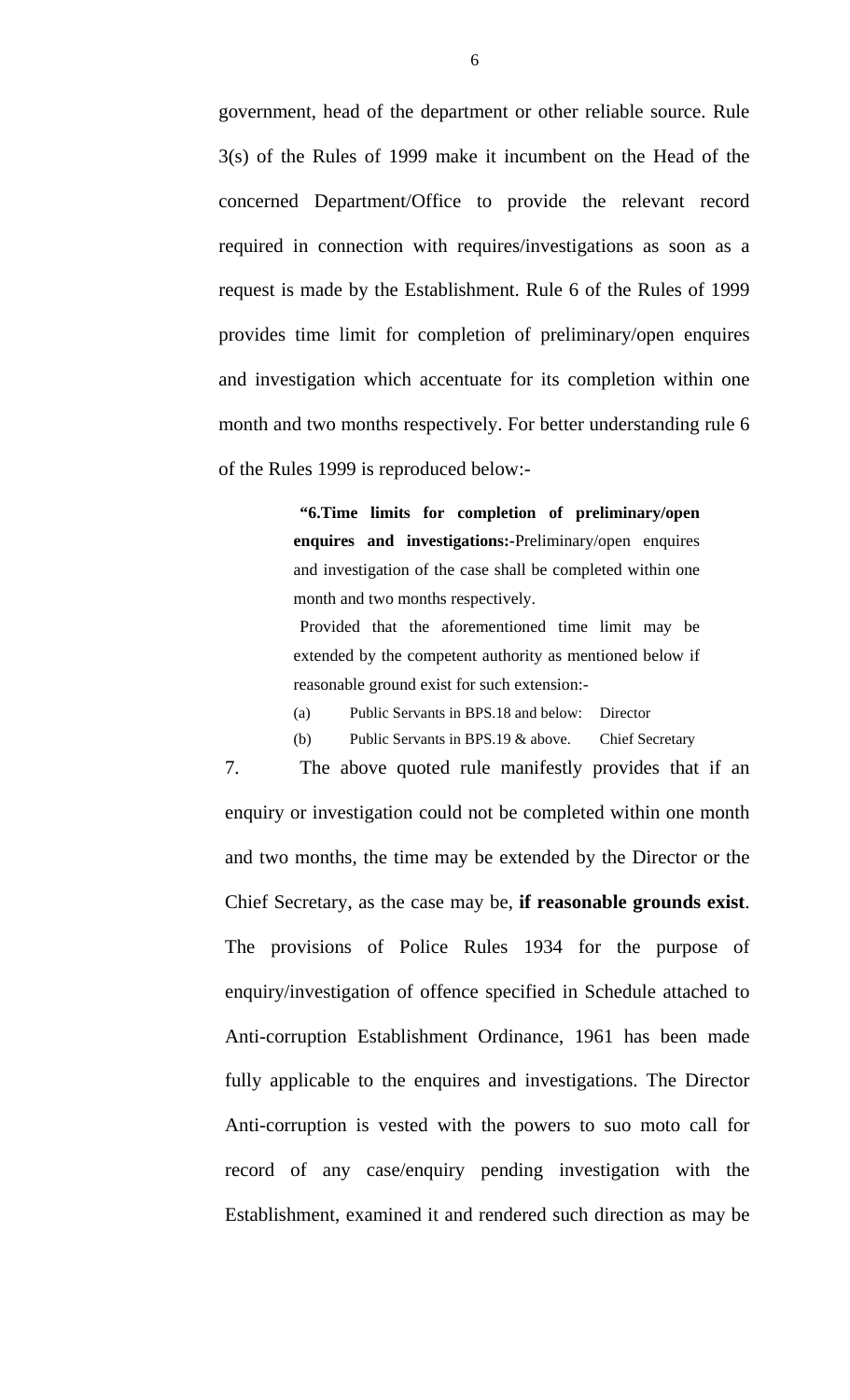necessary for speedy and just disposal of the same. Similarly, the Chief Secretary is also vested with the same power to call for record of any case/enquiry for the purpose of satisfying himself as to the correctness of the decision taken under clause (a) of rule 8 of the Rules ibid. and may pass such order as deem appropriate.

8. In view of the report submitted by the Anti-corruption Establishment KP Peshawar, in the case in hand, enquiry against Muhammad Iqbal/added respondent No.7 has been dropped and closed, hence, registration of FIR has not been proposed by the Enquiry Officer, as such this writ petition has served its purpose which is disposed of accordingly. However, we have noted with great concern that despite clear Law and Rules on the subject the Anti-corruption Establishment has kept pending a large number enquires on lame excuse of non-availability of the Audit & Technical Experts or non-cooperation of the departments notwithstanding the fact that the Rules of 1999 equipped the Anticorruption Officials to requisition record from any department of the Provincial Government. The Director Anti-corruption Establishment KP Peshawar as well as the worthy Chief Secretary Government of KP Peshawar have also not adhered to rule 22 of the Rules of 1999, whereby they have respectively been empowered to look into the pending enquires and investigation. It is expected that the Director Anti-corruption Establishment and the worthy Chief Secretary shall adhere to the rules of 1999 in letter and spirit and shall make the Scrutiny Committees and Enquiry Officers are duty bound for expeditious disposal/conclusion of